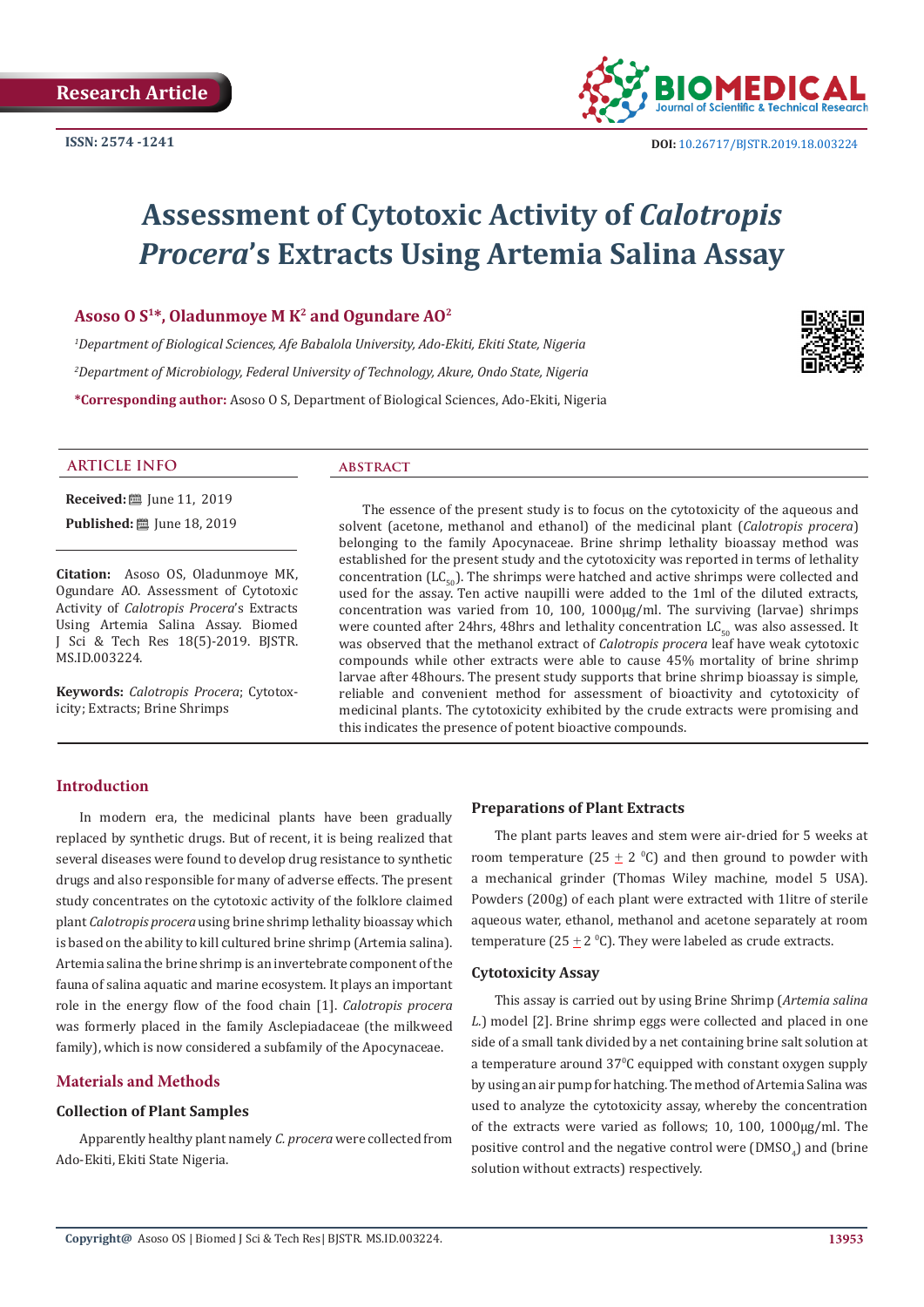# **Results**

# **Cytotoxicity Assay of The Active Extracts of** *Calotropis Procera* **Leaf and Stem**

The number of shrimps that were able to survive after 24 hours and 48 hours were enumerated.

# **Cytotoxicity Assay of The Active Extracts of** *Calotropis Procera* **Leaf and Stem After 24 Hours**

Acetone extract had the highest mortality rate, followed by the methanol stem and aqueous stem extracts whereas there was no death of the brine shrimp in methanol leaf extract (Figure 1).



**Figure 1:** Mortality rate of Brine shrimp exposed to extracts of *Calotropis procera* at different concentration after 24 hours. Key: AS-Aqueous Stem, MS- Methanol Stem, ML- Methanol Leaf, AC- Acetone Leaf, CC- Negative Control And CCC- Positive Control.

# **Cytotoxicity Assay of The Active Extracts of** *Calotropis Procera* **Leaf and Stem After 48 Hours**

At 48 hours, the mortality rate increases in all the extracts except methanol leaf extract that had no death of the brine shrimp even at 24 hours (Figure 2).



**Figure 2:** Mortality rate of Brine shrimp exposed to extracts of *Calotropis procera* at different concentration after 48 hours. Key: AS-Aqueous Stem, MS- Methanol Stem, ML- Methanol Leaf, AC- Acetone Leaf, CC- Negative Control And CCC- Positive Control.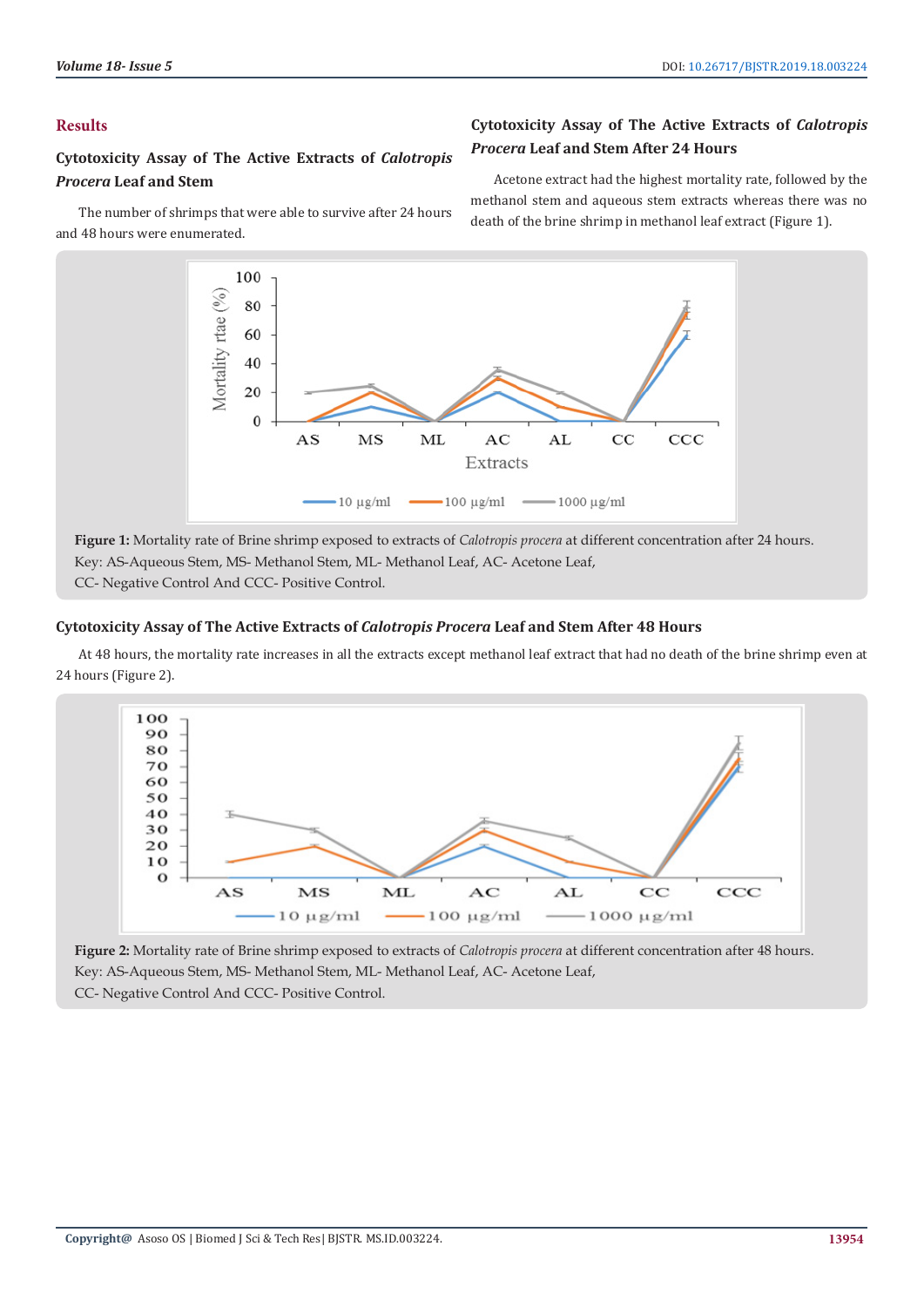# The Lethality Dose (LD<sub>50</sub>) Values (µg/Ml) Of Active **Extracts**

The lethality dose showed that the CC (positive control) which is brine solution without extracts; had the highest mortality rate which gave the lowest value of  $LD_{50}$  (Table 1).

**Table 1:** The lethality dose  $(LD_{50})$  values  $(\mu g/ml)$  of various extracts required to killed 50% brine shrimp after 24 hrs.

| <b>Extracts</b> | Concentration $(\mu g/ml)$ |
|-----------------|----------------------------|
| AQS             | $448.64^a \pm 1.20$        |
| MS              | $334.10b \pm 2.09$         |
| ML.             | $500.0^{\circ}$ ±0.00      |
| ACL             | $459.67^{\circ}$ ±4.02     |
| AQL             | $445.90^{\circ}$ ±1.33     |
| CC.             | $500.0^{\circ}$ ±0.00      |
| CCC             | $156.98c \pm 0.96$         |

Key: AQS-Aqueous Stem, MS- Methanol Stem, ML- Methanol Leaf, ACL- Acetone Leaf, AQL- Aqueous Leaf

CC- Negative Control And CCC- Positive Control.

# The Lethality Dose (LD<sub>50</sub>) Values (µg/Ml) Of Active **Extracts**

The result showed that the CCC (positive control: brine solution without extracts); with the highest mortality rate had the lowest value of  $LD_{50}$  (Table 2).

**Table 2:** The lethality dose  $(LD_{50})$  values  $(\mu g/ml)$  of various extracts required to killed 50% brine shrimp after 48 hrs.

| <b>Extracts</b> | Concentration $(\mu g/ml)$ |
|-----------------|----------------------------|
| AS              | $347.14b \pm 3.10$         |
| MS              | $214.90^{\circ}$ ± 2.19    |
| ML              | $500.0^{\circ}$ ±0.00      |
| AC              | $203.67^{\circ}$ ±0.03     |
| AL.             | $441.10^a \pm 3.81$        |
| CC              | $500.0^{\circ}$ ±0.00      |
| CCC             | $126.11^{\circ} \pm 1.02$  |

KEY:

AS: Aqueous Stem

MS: Methanol Stem

ML: Methano Leaf

AC: Acetone Leaf

AL: Aqueous Leaf

CC: Negative Control; just the brine solution without extract

CCC: Positive Control; brine solution with 2ml of 5% DMSO

# **Discussion**

This assay plays an important role in the energy flow of the food chain and it can be used in the laboratory bioassay in order to determine the toxicity by the estimation of the medium lethality concentration LC50 [3] Mortality increased gradually with the increase in concentration of the test samples. This difference in the toxicity results may be probably due to the chemical complexity of the crude extracts which seemed to be essential for the bioavailability of the active constituents of the examined plant [4]. There was a gradual increase in the percentage of the mortality rate with the increase in concentration of the extract; this finding is in support with Ramachandran et al. The brine shrimp lethality bioassay represents a rapid, in expensive and simple bioassay for testing plant extracts bioactivity which in most cases correlates reasonably well with cytotoxic and anticancer properties [5]. Generally, it can be concluded that the extracts contain potent cytotoxic compounds except the methanol leaf extract.

# **References**

- 1. [Lewan LM, Anderson, Morales PG \(1992\) Use of Artemia Salina in](http://agris.fao.org/agris-search/search.do?recordID=US201301480699) [toxicity testing. Altern Lab Anim 20\(2\): 297-301.](http://agris.fao.org/agris-search/search.do?recordID=US201301480699)
- 2. [Mentor R, Hamidi B, Jovanova T, Kadifkova P \(2014\) Toxicological](https://www.researchgate.net/publication/332541451_Toxicological_evaluation_of_the_plant_products_using_Brine_Shrimp_Artemia_salina_L_model) [evaluation of the plant products using Brine Shrimp \(Artermia salina L.\)](https://www.researchgate.net/publication/332541451_Toxicological_evaluation_of_the_plant_products_using_Brine_Shrimp_Artemia_salina_L_model) [Model Macedonian Pharmaceutical Bulletin 60\(1\): 9-18.](https://www.researchgate.net/publication/332541451_Toxicological_evaluation_of_the_plant_products_using_Brine_Shrimp_Artemia_salina_L_model)
- 3. [McLaughlin JL, Chang CJ, Smith DL \(1993\) Simple bench-top bioassays](https://pubs.acs.org/doi/abs/10.1021/bk-1993-0534.ch009) [\(brine shrimp and potato discs\) for the discovery of plant antitumor](https://pubs.acs.org/doi/abs/10.1021/bk-1993-0534.ch009) [compounds. A Chem Sco Sympos Ser 534: 112-134.](https://pubs.acs.org/doi/abs/10.1021/bk-1993-0534.ch009)
- 4. [Meyer BN, Ferrigni NR, Putnam JE, Jacobsen LB, Nichols DE, et al. \(1982\)](https://www.ncbi.nlm.nih.gov/pubmed/17396775) [Brine shrimp: A convinent general bioassay for active plant constituents.](https://www.ncbi.nlm.nih.gov/pubmed/17396775) [Planta Med 45\(5\): 31-34.](https://www.ncbi.nlm.nih.gov/pubmed/17396775)
- 5. [Miller L C, Tainter M C \(1994\) Estimation of LD50 and its error by means](https://journals.sagepub.com/doi/abs/10.3181/00379727-57-14776) [of logarithmic-probit graph paper. Proceding in Society of Experimental](https://journals.sagepub.com/doi/abs/10.3181/00379727-57-14776) [Biology of Medicine 57\(2\): 261-264.](https://journals.sagepub.com/doi/abs/10.3181/00379727-57-14776)